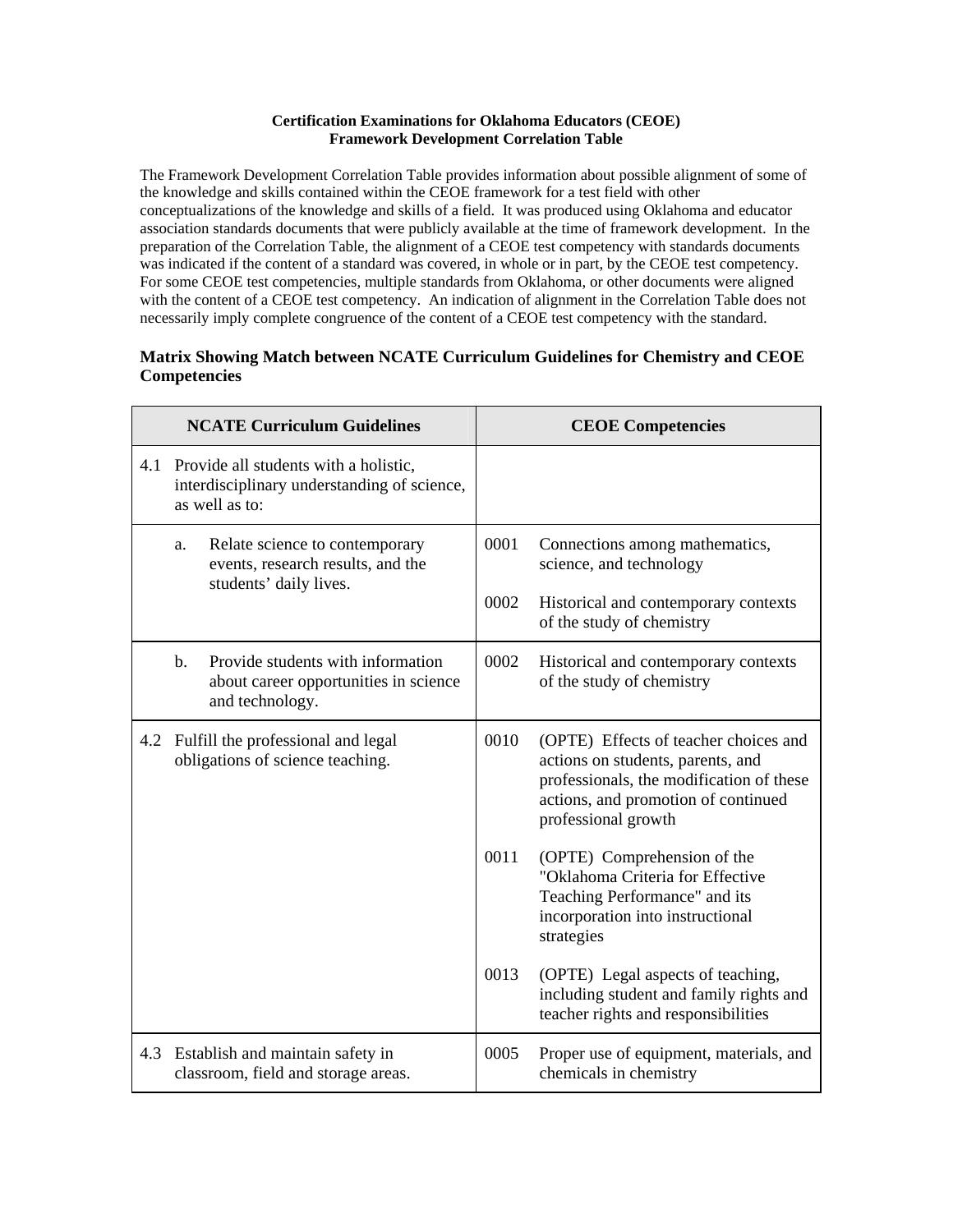| <b>NCATE Curriculum Guidelines</b> |                                                                                                                | <b>CEOE</b> Competencies                                                                        |      |                                                                                                                                                                                                                     |
|------------------------------------|----------------------------------------------------------------------------------------------------------------|-------------------------------------------------------------------------------------------------|------|---------------------------------------------------------------------------------------------------------------------------------------------------------------------------------------------------------------------|
|                                    | 4.4 Use a variety of instructional strategies,<br>science curricula and community<br>resources, as well as to: |                                                                                                 |      |                                                                                                                                                                                                                     |
|                                    | a.                                                                                                             | Adapt instruction to the needs of<br>wide range of learner abilities,<br>backgrounds and goals. | 0002 | (OPTE) Differing student approaches<br>to learning and instructional<br>opportunities that are adaptable to<br>individual differences                                                                               |
|                                    | b.                                                                                                             | Plan instruction based on the prior<br>knowledge and conceptualizations of<br>the students.     | 0005 | (OPTE) Application of curriculum<br>goals, the educational process, subject<br>matter, student ability, and the<br>community to instruction, and<br>adaptation of instruction based on<br>assessment and reflection |
|                                    |                                                                                                                |                                                                                                 | 0006 | (OPTE) Curriculum integration and<br>instructional strategies to encourage<br>student critical thinking, problem<br>solving, and performance and<br>technological skills                                            |
|                                    | $\mathbf{c}$ .                                                                                                 | Use electronic educational<br>technology, including computers,<br>interactive video,            | 0001 | Connections among mathematics,<br>science, and technology                                                                                                                                                           |
|                                    |                                                                                                                | telecommunications and others.                                                                  | 0006 | (OPTE) Curriculum integration and<br>instructional strategies to encourage<br>student critical thinking, problem<br>solving, and performance and<br>technological skills                                            |
|                                    |                                                                                                                |                                                                                                 | 0007 | (OPTE) Effective communication<br>techniques fostering classroom inquiry,<br>collaboration, and supportive<br>interaction                                                                                           |
| 4.5                                |                                                                                                                | Design and implement laboratory and<br>field-based learning activities which will:              |      |                                                                                                                                                                                                                     |
|                                    | a.                                                                                                             | Foster the development of student<br>research skills in the laboratory and                      | 0003 | The process of scientific inquiry and<br>experimentation                                                                                                                                                            |
|                                    |                                                                                                                | field.                                                                                          | 0004 | Processes of collecting, organizing, and<br>analyzing scientific data                                                                                                                                               |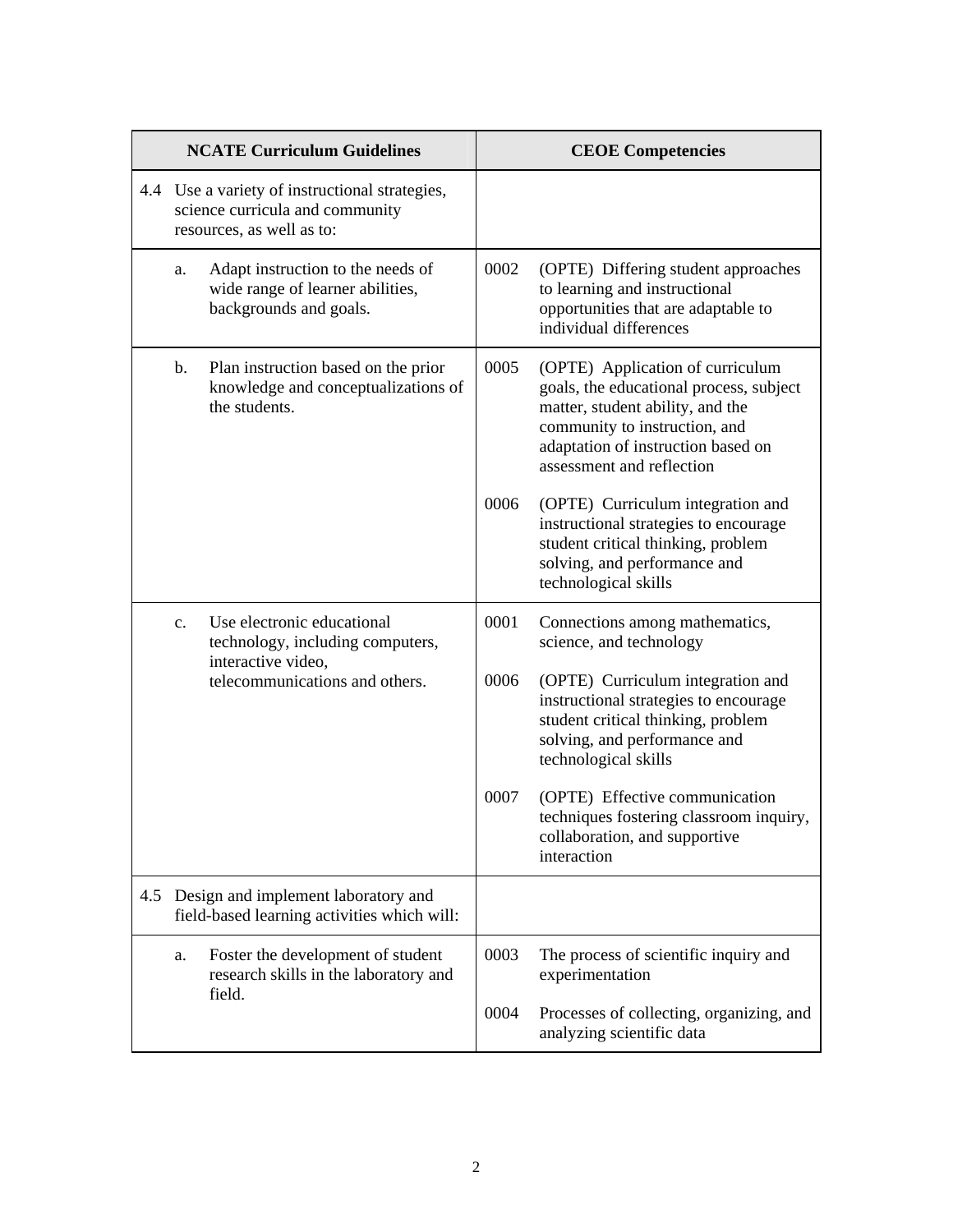|     | <b>NCATE Curriculum Guidelines</b>                                                                                                                                                                                                |              | <b>CEOE Competencies</b>                                                                                                                                                                                            |
|-----|-----------------------------------------------------------------------------------------------------------------------------------------------------------------------------------------------------------------------------------|--------------|---------------------------------------------------------------------------------------------------------------------------------------------------------------------------------------------------------------------|
|     | Apply basic statistical methods and<br>$\mathbf b$ .<br>processes of data analysis to interpret<br>scientific phenomena.                                                                                                          | 0004         | Processes of collecting, organizing, and<br>analyzing scientific data                                                                                                                                               |
|     | 4.6 Foster the development of decision-<br>making and value-analysis skills needed<br>to explore issues and relationships<br>involving scientific, technological,<br>societal and individual human issues and<br>cultural values. | 0001<br>0002 | Connections among mathematics,<br>science, and technology<br>Historical and contemporary contexts<br>of the study of chemistry                                                                                      |
| 4.7 | Use techniques for assessing student<br>outcomes which are aligned with<br>instruction and consistent with<br>contemporary assessment goals.                                                                                      | 0005         | (OPTE) Application of curriculum<br>goals, the educational process, subject<br>matter, student ability, and the<br>community to instruction, and<br>adaptation of instruction based on<br>assessment and reflection |
|     |                                                                                                                                                                                                                                   | 0008         | (OPTE) Assessment strategies to<br>evaluate and modify the<br>teaching/learning process                                                                                                                             |
| 4.8 | Apply contemporary research findings to<br>the teaching and learning of science.                                                                                                                                                  | 0006         | (OPTE) Curriculum integration and<br>instructional strategies to encourage<br>student critical thinking, problem<br>solving, and performance and<br>technological skills                                            |
|     |                                                                                                                                                                                                                                   | 0010         | (OPTE) Effects of teacher choices and<br>actions on students, parents, and<br>professionals, the modification of these<br>actions, and promotion of continued<br>professional growth                                |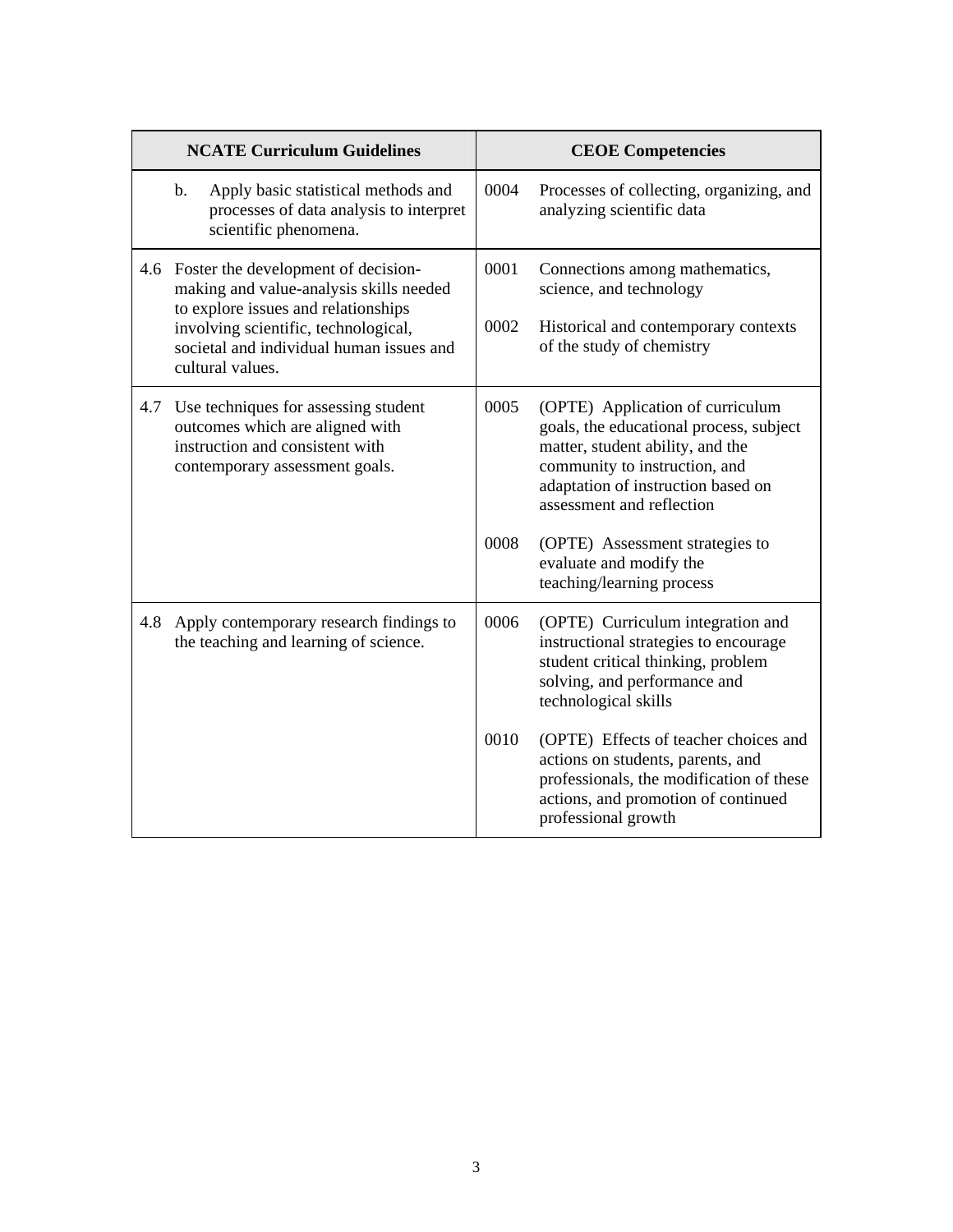| <b>NCATE Curriculum Guidelines</b> |                                                                                                                                | <b>CEOE Competencies</b> |                                                                                                                                                                                                                     |
|------------------------------------|--------------------------------------------------------------------------------------------------------------------------------|--------------------------|---------------------------------------------------------------------------------------------------------------------------------------------------------------------------------------------------------------------|
| 4.9                                | Use effective classroom management<br>techniques to establish and maintain an<br>environment conducive to learning<br>science. | 0001                     | (OPTE) Student learning and<br>development and learning opportunities<br>that support student intellectual, social,<br>and physical development at all grade<br>levels                                              |
|                                    |                                                                                                                                | 0002                     | (OPTE) Differing student approaches<br>to learning and instructional<br>opportunities that are adaptable to<br>individual differences                                                                               |
|                                    |                                                                                                                                | 0003                     | (OPTE) Application of motivational<br>and behavioral practices to create<br>positive learning environments                                                                                                          |
|                                    |                                                                                                                                | 0004                     | (OPTE) Comprehension of lifelong<br>learning, making learning enjoyable,<br>and the willingness to change to<br>promote student learning and<br>development                                                         |
|                                    |                                                                                                                                | 0005                     | (OPTE) Application of curriculum<br>goals, the educational process, subject<br>matter, student ability, and the<br>community to instruction, and<br>adaptation of instruction based on<br>assessment and reflection |
|                                    |                                                                                                                                | 0006                     | (OPTE) Curriculum integration and<br>instructional strategies to encourage<br>student critical thinking, problem<br>solving, and performance and<br>technological skills                                            |
|                                    |                                                                                                                                | 0007                     | (OPTE) Effective communication<br>techniques fostering classroom inquiry,<br>collaboration, and supportive<br>interaction                                                                                           |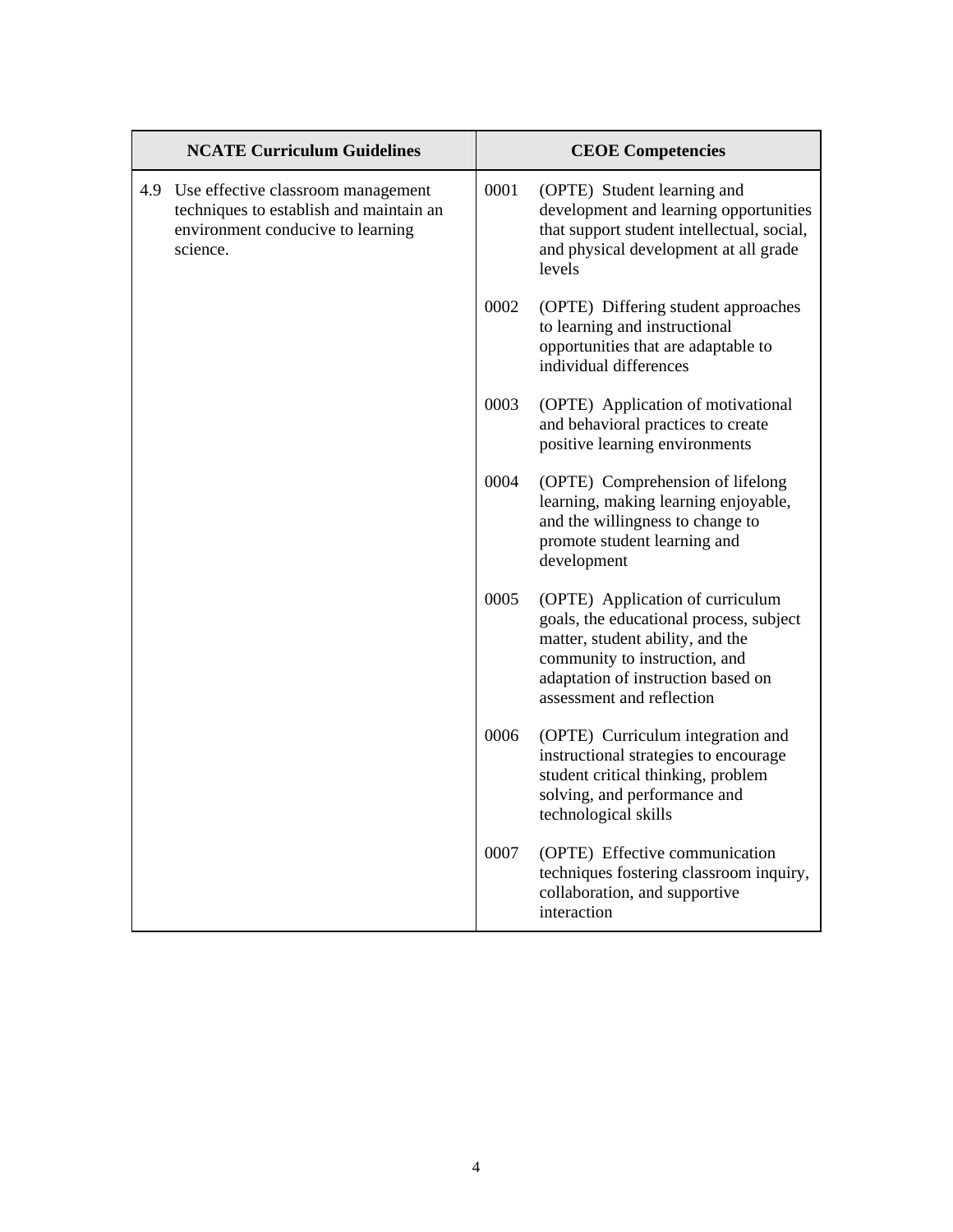|     | <b>NCATE Curriculum Guidelines</b>                                                                                                                               |      | <b>CEOE</b> Competencies                                                                                 |
|-----|------------------------------------------------------------------------------------------------------------------------------------------------------------------|------|----------------------------------------------------------------------------------------------------------|
| 6.1 | Understand and develop the major<br>concepts and principles of chemistry,<br>including concepts in inorganic, organic,<br>analytical, physical and biochemistry. | 0006 | Chemical and physical properties of,<br>and changes in, matter                                           |
|     |                                                                                                                                                                  | 0007 | Models of atomic structure, principles<br>of quantum theory, and properties of<br>subatomic particles    |
|     |                                                                                                                                                                  | 0008 | Organization of the periodic table                                                                       |
|     |                                                                                                                                                                  | 0009 | Kinetic molecular theory, the nature of<br>phase changes, and the gas laws                               |
|     |                                                                                                                                                                  | 0010 | Process of nuclear transformation                                                                        |
|     |                                                                                                                                                                  | 0011 | Principles of thermodynamics and<br>calorimetry                                                          |
|     |                                                                                                                                                                  | 0012 | Energy relationships in chemical<br>bonding and chemical reactions                                       |
|     |                                                                                                                                                                  | 0013 | Atomic bonds and their effects on the<br>properties of substances                                        |
|     |                                                                                                                                                                  | 0014 | Types and characteristics of molecular<br>interaction and their influence on<br>properties of substances |
|     |                                                                                                                                                                  | 0015 | Nomenclature and structure of organic<br>compounds                                                       |
|     |                                                                                                                                                                  | 0016 | Factors that affect, and methods of<br>measuring, reaction rates                                         |
|     |                                                                                                                                                                  | 0017 | Principles of chemical equilibrium                                                                       |
|     |                                                                                                                                                                  | 0018 | Theories, principles, and applications<br>of acid-base chemistry                                         |
|     |                                                                                                                                                                  | 0019 | Redox reactions and electrochemistry                                                                     |
|     |                                                                                                                                                                  | 0020 | The nature of organic reactions                                                                          |
|     |                                                                                                                                                                  | 0021 | The mole concept                                                                                         |
|     |                                                                                                                                                                  | 0022 | The relationship between the mole<br>concept and chemical formulas                                       |
|     |                                                                                                                                                                  | 0023 | Quantitative relationships expressed in                                                                  |